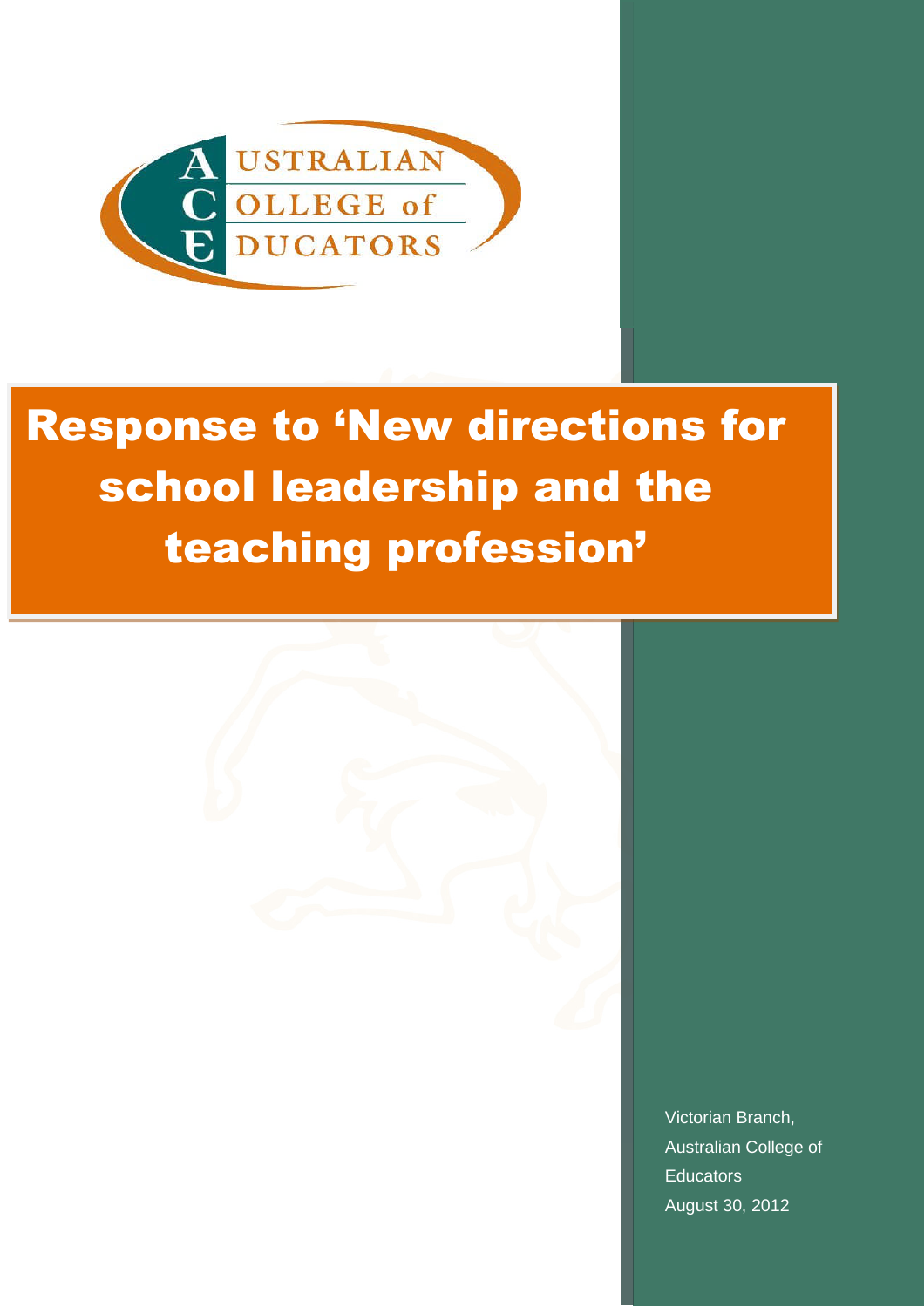## *Introduction*

The Australian College of Educators (ACE) is well placed to assist the State Government in its deliberations. The College has a long history as a professional association and is the oldest association in the country that represents educators across the nation. ACE members are drawn from both the government and non-government sectors of schooling and across all levels of education from early childhood through tertiary. It is the professional voice for educators. As a self-funding body, the College is clearly focussed on providing the best outcomes in education for young people and operates free of agendas that do not relate to good education. The responses to the government paper 'New Directions' should be informed by a clear educational rationale that provides a solid basis for setting goals, parameters and priorities now and into the future. ACE welcomes the opportunity to respond to "New Directions" which raises issues of great importance to ACE, its members and the community at large.

ACE sought feedback electronically from its Victorian members to the 'New directions for School Leadership and the Teaching Profession' report over the month of August 2012. The feedback has been collated here. ACE notes that while there was disparity in the feedback relating to some areas an attempt has been made to represent the those views held in common by the majority of members. Individual members with knowledge and expertise in specific areas were also consulted.

This paper has been prepared by members of the Victorian Branch of the Australian College of Educators.

#### *General comments*

The Australian College of Educators (ACE) supports the Government's goal of building what is already a good education system into one that is world class. ACE also welcomes the recognition that a pre-requisite of such a system is the provision of equity: in the words of *New Directions*, 'that the circumstances of a child's birth or geographical location does not limit that child's life chances'.

It is ACE's view that though equity is cited as a focus for the government, this paper does little to address the equity issues arising in Victorian education.

In the major part of this report ACE will look at those specific proposals put forward in the discussion paper that were of most concern to members, but there are some general observations to be made at the start.

A study of overseas systems needs to be balanced with a reflection on Australian systems. What has worked and not worked in Australia? What can Victoria learn from other states and territories and their performance? In particular, why have many previous attempts at educational reform not succeeded and what can we learn from this.

Are there particular issues in Victoria that need to be addressed? ACE feels these include negative effects on teacher morale of the current contract system in Government schools or the apparent lack of confidence in Government schools.

There also needs to be a far greater alignment with many of the discussions and changes that are that are taking place at the national level such as developments in the

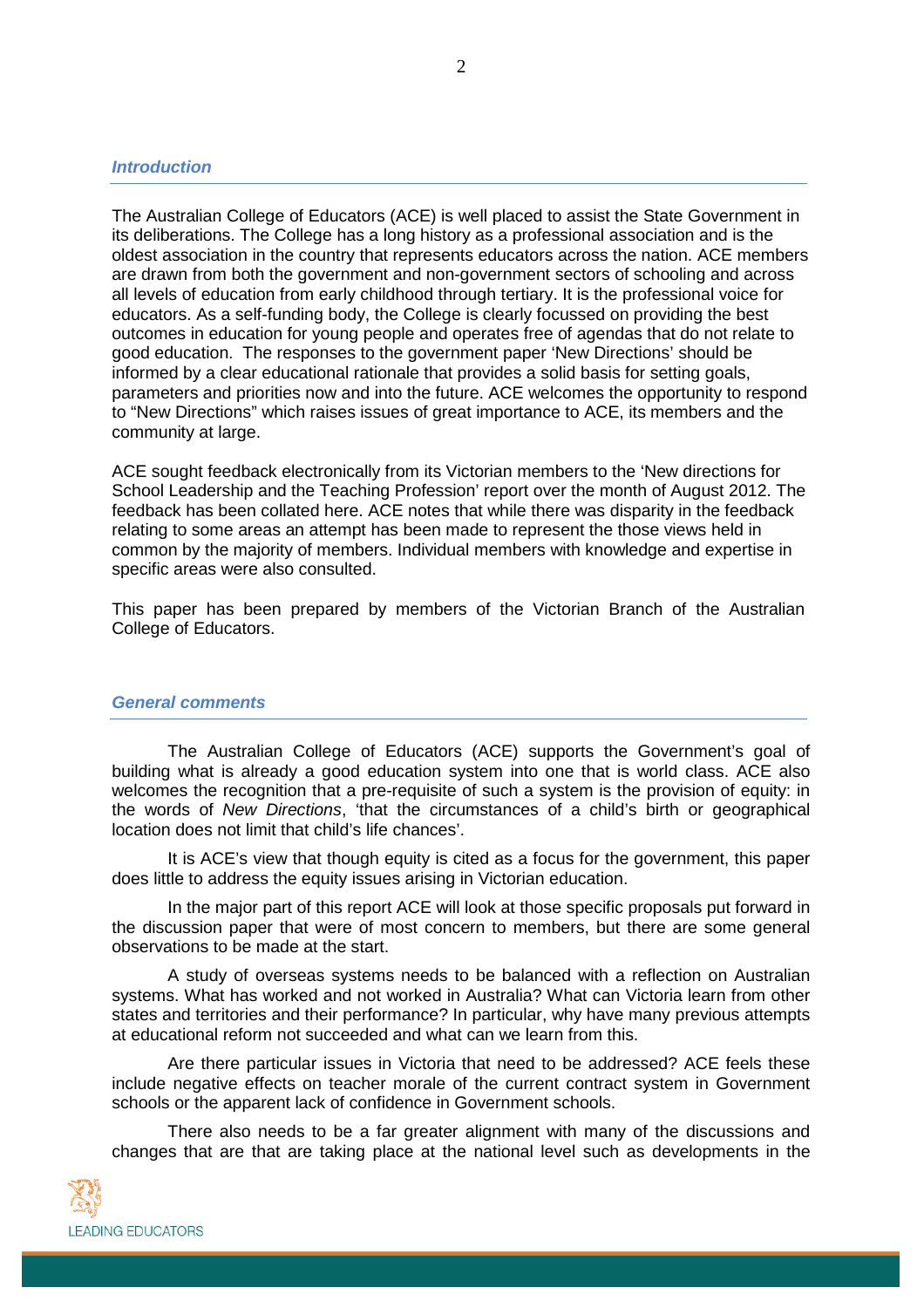Australian Curriculum, the Teacher Performance and Development Framework, National Standards for Teachers and Principals, the Productivity Commission Report on the teaching workforce and the Gonski Report on school funding. Else education reform again becomes fractured and piecemeal across the country resulting in ineffective practices for teachers and students.

A general observation is that the report places too much emphasis on top-down management at the school level. The role of the principal is already so demanding there needs to be support from other stakeholders such as professional associations, the Catholic systems and greater interaction with teacher education institutions. ACE notes that the independent sector is not, by definition, a system, hence support in this sphere may often be variable in nature.

Where moves towards such autonomy have occurred in other countries, such as the UK, there is evidence that it has led to the outsourcing of many school functions to for-profit companies. We need to move with great caution.

The reforms carried out in Ontario Canada, also demonstrated the importance of working together *with* teacher unions, and making them a partner in the process. The work of Michael Fullan in Ontario provides a valuable model for whole system reform.

## *The College approach to the Discussion Paper*

While the College agrees with the overall aim of New Directions – that of having a world class education system - ACE believes there has to be a far clearer focus on how this might be achieved.

The paper has a total of 50 dot points some covering issues central to this goal, while others points raise issues that are either peripheral or in some cases questionably linked to the central goal. The Government will need to prioritise the areas on which it needs to concentrate.

The College highlights the issues that we consider the highest importance. These centre on the support, development and encouragement of the classroom teacher. School education is primarily what happens when the teacher walks into the classroom. Everything else – the school executive structure and the departmental bureaucracy- only exists to support this.

The focus of improvement must be on ensuring that teaching of the highest quality occurs in all classrooms and that all children have equal access to quality learning experiences, irrespective of their school, location or socio-economic background

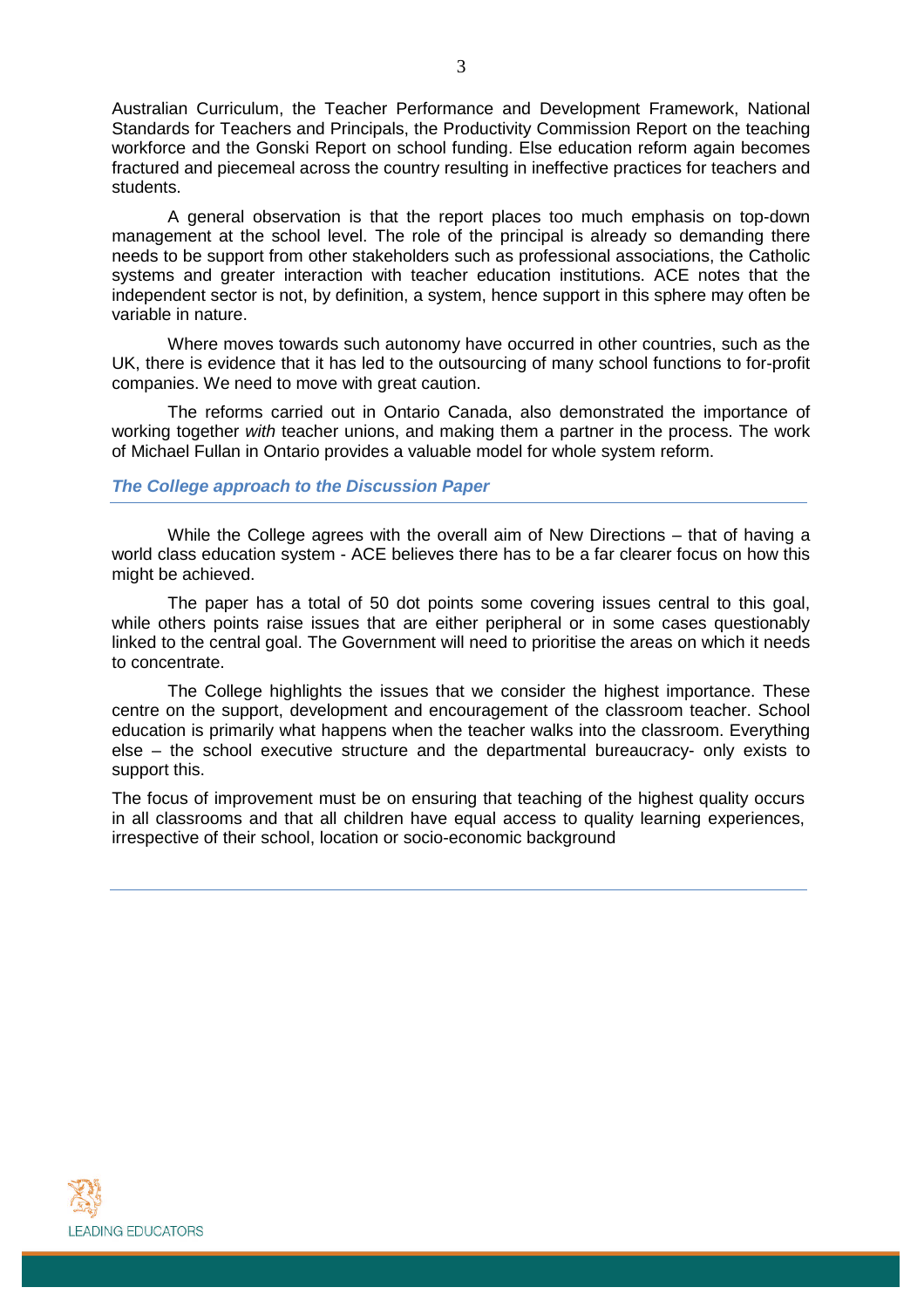# **Area 1: Supporting and encouraging the classroom teacher**

2.1 Make teaching an attractive career option for high quality candidates (p12)

- 3.1 Build a culture of evidence-based performance management (p 18)
- 3.2 Exit teachers who are unable to improve after training and development (p 18)

3.3 Trial new ways of rewarding effective teachers (p 18)

3.4. Improve professional development and collaboration (p 18)

*Attracting high quality candidates (page 12)*

- There is little point in looking elsewhere for teachers such as candidates from other professions - until teaching becomes a rewarding career for those already in it.
- There is no conclusive evidence that programs like "Teach for Australia" give value for money, and the high attrition rate (only 20 out of 45 of the initial intake remained in any school system) could be partly attributed to them seeing no real future recognition for their talents if they remained in the profession
- A 'first-class marketing campaign to reposition the profession' will only be a camouflage unless teachers are already recognised as true professionals.

## *Rewarding the best teachers*

• The College rejects crude one-off performance bonuses, based on restricted data. Dan Pink **has shown, repeatedly and persuasively that bonus pay doesn't work:** [http://www.washingtonpost.com/wp-](http://www.washingtonpost.com/wp-dyn/content/article/2011/01/08/AR2011010800379.html)

[dyn/content/article/2011/01/08/AR2011010800379.html](http://www.washingtonpost.com/wp-dyn/content/article/2011/01/08/AR2011010800379.html)

To quote Pink "The old carrot-and-stick notion of motivation is failing - in large part because it works very well for a type of work that most Americans aren't doing anymore. It's very good for simple, algorithmic, routine, rule-based sorts of tasks: adding up columns of figures, turning the same screw the same way. But there's 50 years of science that says it's ineffective for creative, conceptual, complex work. And that's what most people in both the blue-collar and the white-collar workforce are doing today."

http://www.openculture.com/2010/06/daniel\_pink\_the\_surprising\_truth\_about\_what [motivates\\_us.htmll](http://www.openculture.com/2010/06/daniel_pink_the_surprising_truth_about_what_motivates_us.htmll)

Pink drives home the point that traditional motivation schemes – namely, bonuses – rarely achieve their intended results. In fact, the bigger the bonus, the bigger the decline in performance. Or so studies show again and again. So what does motivate us? The desire to be self-directed, the will to master something and the hope to make a contribution. It's all what Pink calls "the purpose motive".

# **Peter Dolton's Work**

Peter Dolton, from the London School of Economics has also done some good work on the relationship between teachers' pay and student outcomes. Short version is the better teachers' comparative salaries the better student outcomes on PISA etc. A summary of his paper is here:

<http://cep.lse.ac.uk/pubs/download/cp352.pdf>

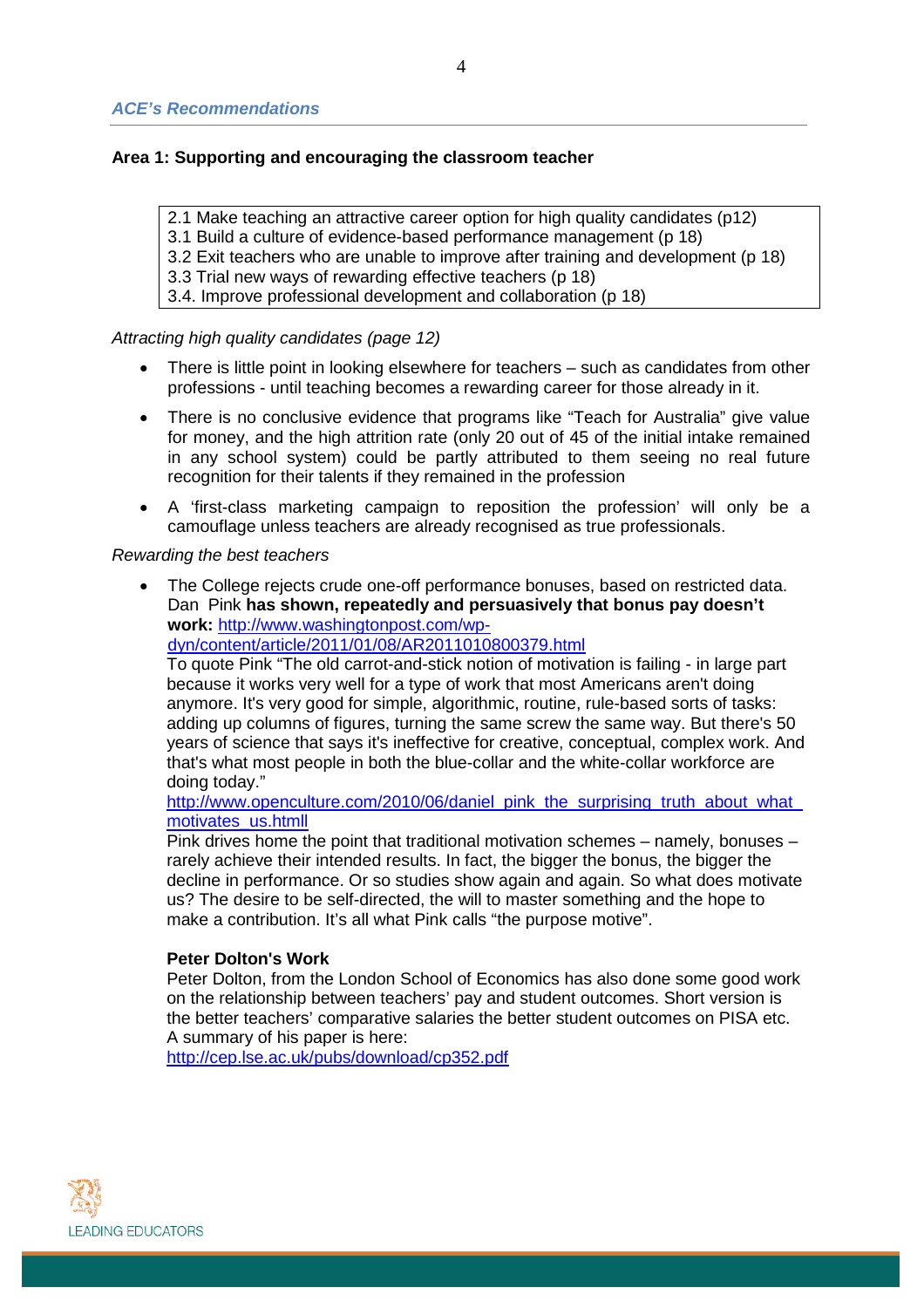- The College maintains recognition of quality teaching should be through **a salary structure that encourages the best teachers to remain in the classroom**.
	- o The current system, where teachers' salaries peak in their early thirties either encourages the best teachers to move out of the classroom into administrative positions or, if they remain in the classroom, to feel demoralised as their contemporaries in other professions are rewarded with regular growth in salary through their career commensurate with their experience and achievements.
	- o As Professor Steve Dinham has pointed out (Dinham, 2011), the development of national teaching and learning standards can provide the basis for creating two categories of excellence beyond the current top of the scale for classroom teaching. Using the language of AITSL, these would be Highly Accomplished teacher and Lead Teacher. Entry into these positions would not be automatic and would be restricted to teachers who are outstanding in their field.
- The College recognises that there are a number of key issues to be addressed.
	- o While there are national performance standards, performance indicators have yet to be developed.
	- o How teachers are assessed and who conducts these processes are crucial questions*. The profession must be meaningfully involved and feel ownership of the process.*
	- o Such a process would not be cost neutral, but by having quality teachers remaining in the classroom and acting as mentors for others it could be possible to reduce other positions in the executive level in schools and in the educational bureaucracy.
- A study by Peter Dolton and Oscar Marcenaro-Gutierrez (2011), based on OECD data has shown a close correlation between pupil performance and teacher salaries and concluded that a 10% rise in teacher's salaries would give rise to a 5-10% increase in pupil performance.

#### *Response to ineffective teachers*

- The College recognises that there is no place in the profession for the teacher who is actually harming the educational development of their students but the difference between "ineffective" and "less effective" must be addressed,
- The Government's statement (page 5) that 5% of teachers could be ineffective and needed to be removed, not only lacked any genuine evidential base but at the same time was the one aspect of the report that was, as should have been expected, most emphasised by the press. As a consequence of this, the release of this report became an opportunity to demoralise the education profession and to undermine anything of value in the report.
- Such action would also be completely impractical. Both the cost of the drawn out process of dismissing teachers and the training of new teachers to take their place would be an enormous waste of an educational budget.

#### *Teaching as a co-operative and collegial activity*

 The best teachers are those who are capable of critical reflection on what they do and who work co-operatively with others. While classroom observation and feedback can play an important role in this it is vital that teachers themselves have an impact

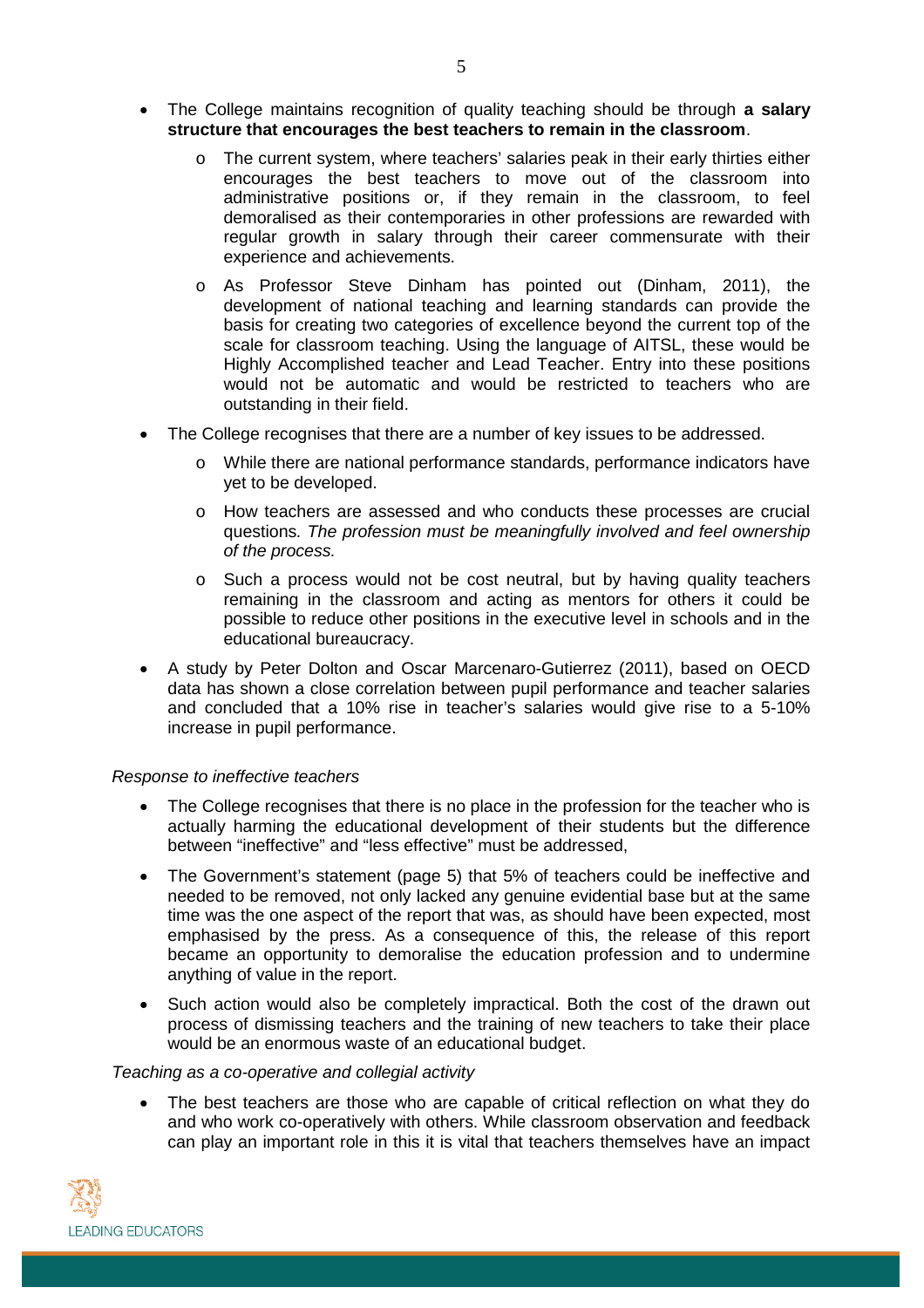on how this is managed. Because the Discussion paper adopts a 'top-down' approach, it does not sufficiently recognise this.

*Use of "non-attendance time"*

- The best teachers not only spends hours in evenings and weekends on professional development activities during school term but also use the non-term time for individual study or for planning meetings.
- If this time was to be formalised, as seems the intent here, teachers must either (1) have a say in the course they do so that the course is specifically related to their individual development goals or (2) be allowed to propose their own course as one individual study or as a group activity.
- Compared with most other high performing countries teachers in Australia spend far more of their time in the classroom and have far less time for professional learning.

#### **Area 2: School Leadership**

4.1 Attracting and preparing school leaders (p 22) 4.2 Supporting and evaluating school leaders (p 23) 4.4 Acting at a system level to enable continuous improvement of schools (p 24)

- Attracting and preparing quality school leaders is crucial to bringing in supporting the classroom teacher. In recent times many qualified and experienced principals have retired and this is likely to continue, while at the same time student enrolments rise. As a result the pool of suitable school leaders is diminishing and currently there are a declining number of suitable applicants for Principal positions.
- The Bastow Institute has the potential to help meet this demand, but if it is to do so, it needs to be far better resourced, and to fund programs that are seen by principals to be directly relevant to the needs of schools and their own professional development needs. It would also need to work cooperatively and appropriately with leadership training developments in the non- government sectors. The DEECD should liaise closely with the Principal Associations to ensure that their members' needs are being met.
- Just as teacher's salaries have fallen behind on a comparative basis, the salary differential for principals in Government and Catholic systems has fallen behind in relation to classroom teacher's salaries. Within the independent system significant bonuses can be awarded for reaching clearly expressed and measurable goals. This may have some of some value in encouraging a quality principal to work in and change the culture of what is seen as a 'difficult' school.
- School selection panels do need a rethink. Unless the panel is composed of people who are themselves of the highest quality and have a commitment to the future of the school there is no guarantee that the best decision will be made. There seems to be an assumption that a teacher representative would want an ineffectual principal, but an experienced teacher from the school who had shown commitment to school improvement could provide valuable insights to the selection panel on the qualities needed in the school principal at some stage in the process.
- It would be in the interest of all sectors to have greater movement in school leadership positions across sectors. It would allow a wider perspective to be brought

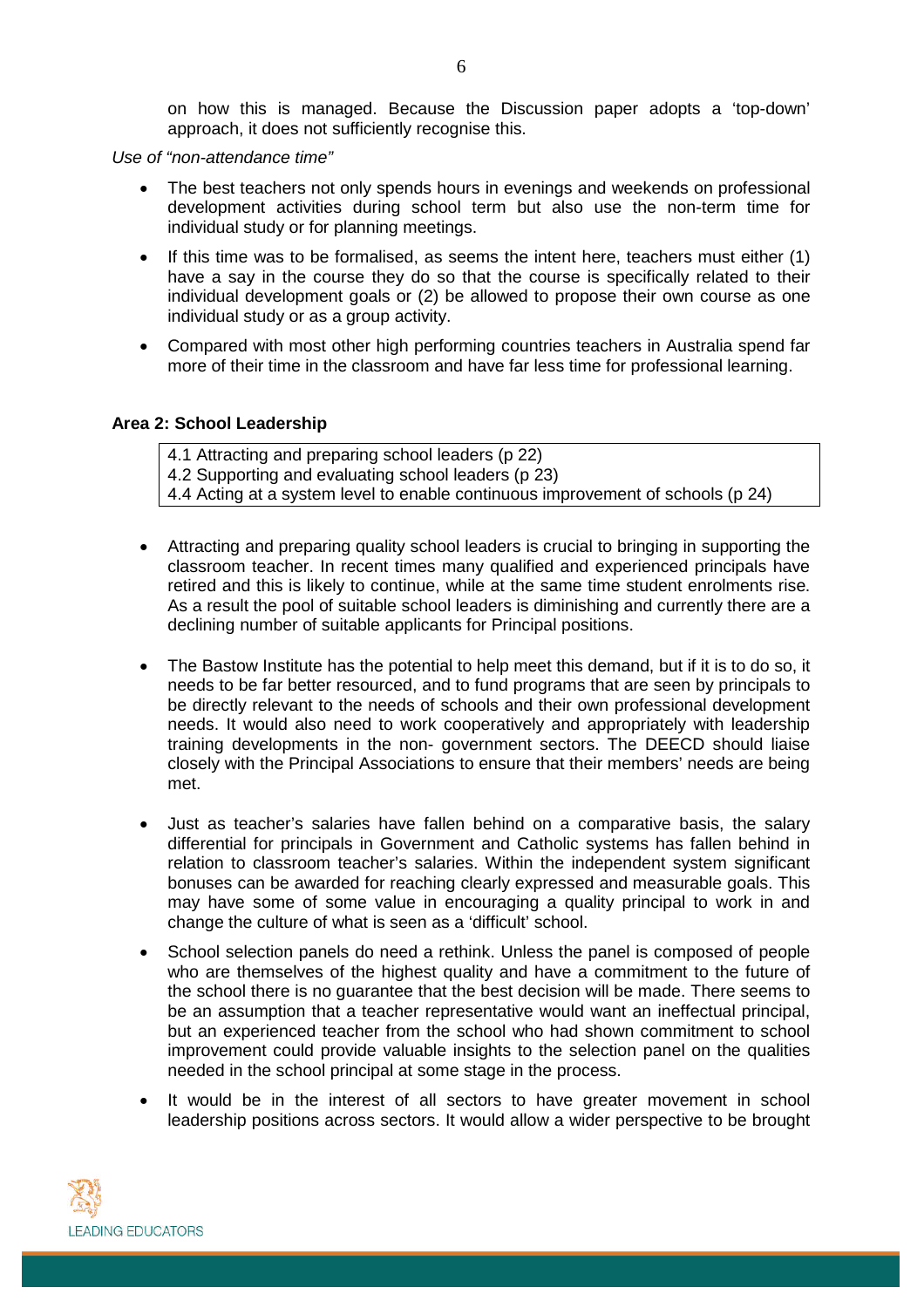to the individual schools, as well as revealing what all the school systems have in common.

- It is hard to see how bringing people from outside the profession would help. One would first have to establish a case for why this would provide any advantage. A person with 'new ideas' but no practical experience in the complexity of managing educational professionals could be a disaster, especially as the profession recognises the importance of 'instructional leadership' in schools.
- Evaluation of a principal's performance and if necessary, her/his removal is a fraught one. Obviously some schools are more difficult than others and bringing about change cannot be done in a short time frame. As with teacher evaluation, collection and appropriate analysis of the right data in the relevant context needs to occur.
- Again the use of the word "exiting" showing the door  $-$  is a crude one. The person should continue in a position where those qualities demonstrated in their initial appointment could still be used.

#### **Area 3: Entry into Teaching**

2.3 Raise the bar for applicants to the teaching profession (p 13) 2.4 Make pre-service education fit for the 21st century learning environment (p 13)

- These two provisions have not been examined in detail because, as ACE have argued, the current status of the profession has to be raised as a pre-requisite to increase interest from more able candidates.
- There is also an overlap between state and federal responsibilities in the tertiary education sector and ACE would encourage maximum federal/state cooperation.
- The College, however, is supportive of raising the standards of pre-training. This may include a two year post graduate course and renewed emphasis on the clinical model of training to ensure appropriate experience by pre-service teachers of the 'real world' work life of the teacher. ACE notes such models already exist.

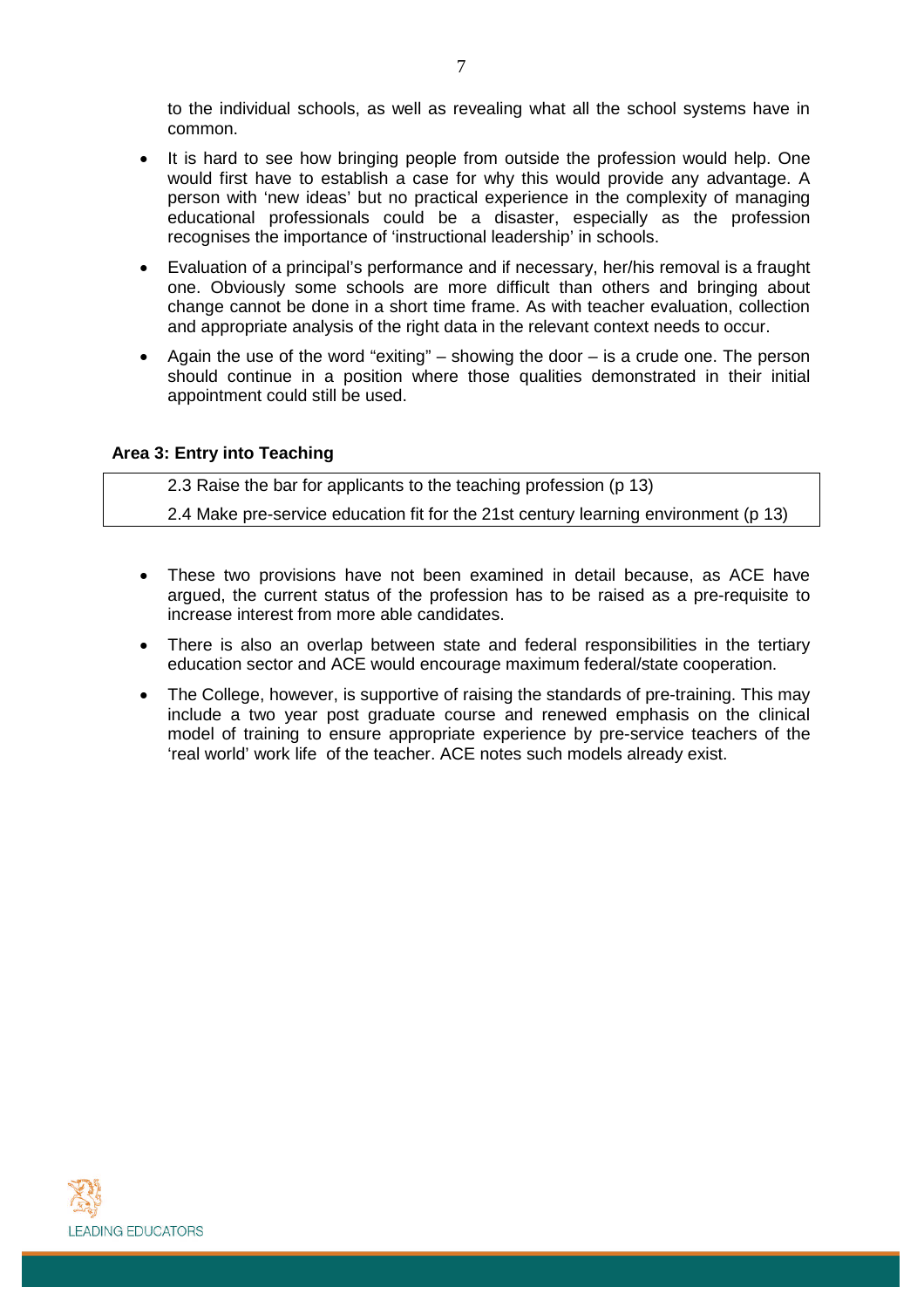2.2 Provide greater incentives for teachers to work in areas of high need. (p.13)

In this area ACE notes little reference to Aboriginal Victorians. Koories are still not economic equals with non-Koorie Victorians.

- Current policies are failing. Every year school principals, teachers, and Koorie parents face a barrage of 'new' and 'improved' ways to educate Koorie children. These programs bring Koorie children into classrooms with teachers who may not know from one week to the next what hurdle they will have to jump to satisfy new accountability measures.
- The 'New Directions' document aggregates a number of approaches designed to improve teacher effectiveness but the approach only provides the end-point measurement of the process and is policy driven.
- The College notes that there is a distinct lack of focus on how to support teachers and principals to effectively educate Koorie children despite the significant Australian government focus on 'Closing the Gap'. This document does not enable
- There needs to be Koorie involvement in decision making in the system, as is their right under the Declaration of the Rights of Indigenous Peoples.
- There is no provision by which to train teachers or support them in their on-going professional development; no mention of how to support teachers to bring standardsbased training to progressive classroom methods; and, no mechanism by which to bring Indigenous education rights into this discussion.
- Money has been used as an incentive to attract teachers to this highly specialised field for many years with little evidence of its success as a policy or strategy.
- Annual reports produced by the Productivity Commission (see, for example, SCRGSP, 2011) exposed serious gaps in academic achievement between Indigenous and non-Indigenous students in Australian schools. MCCETYA (1994, p.2) argued for an 'equity strategy' to address this failure. They say: *Equity doesn't just happen ... we need a national strategy for equity in schooling as a framework for concerted national action - by teachers, parents, students and the community.*

# *And Finally*

There is little in the paper to excite, re-energise and enthuse the profession. Education reform needs clear, informed and well researched thinking so as to prepare our schools for tomorrow.

Nor is there any serious acknowledgement of the need to address the long-term decline in salary and working conditions if the best of the younger generation are going to be attracted into teaching as a profession.